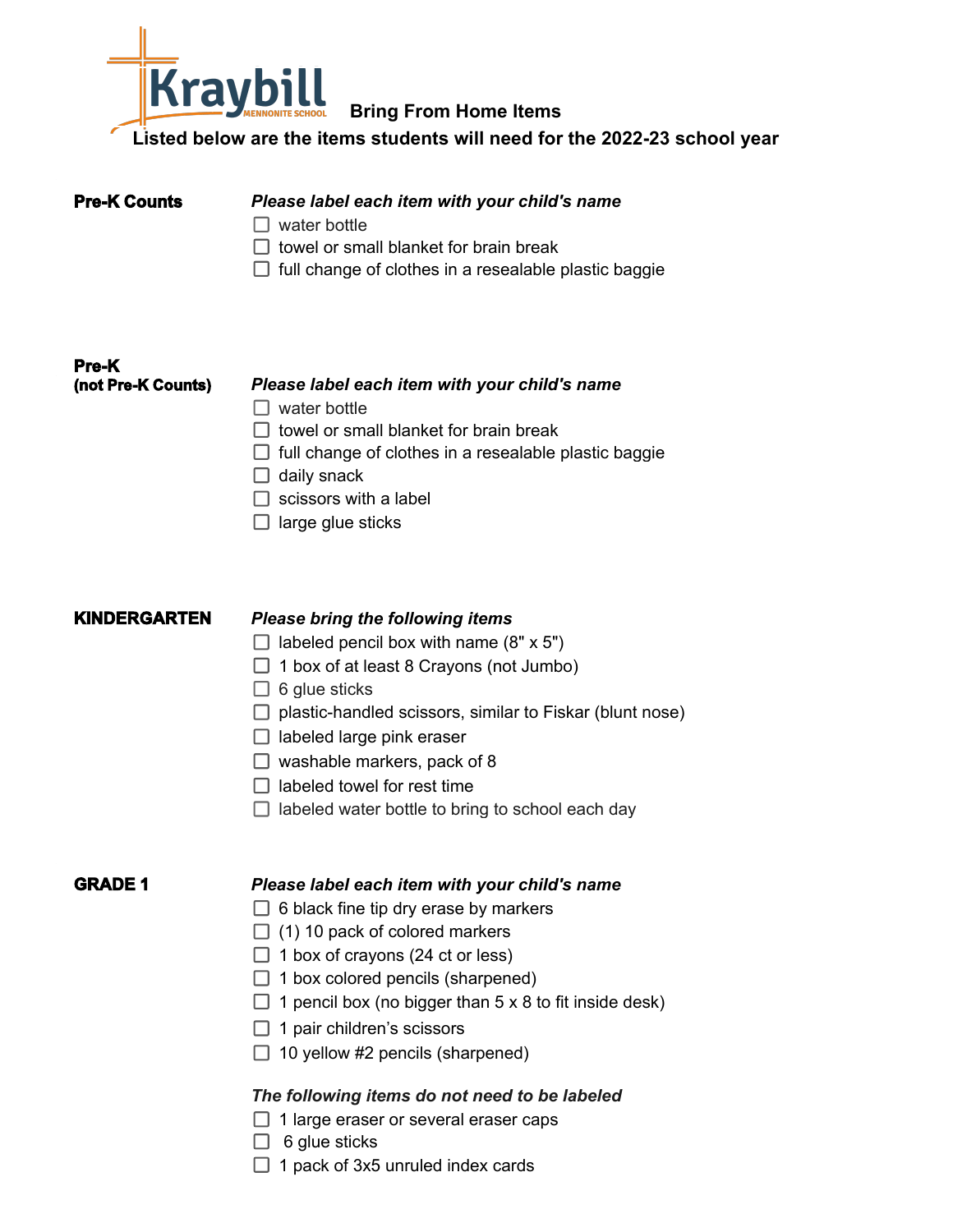| А<br>Ï<br>г.<br>₩<br>1 L J<br>ш |  |
|---------------------------------|--|
|---------------------------------|--|

# **GRADE 2** *Each child will need a water bottle to use each day at school. Place all items in a gallon ziploc bag with your child's name on it.*

- $\Box$  1 small pack sharpened colored pencils
- $\Box$  2-packs of Dixon Ticonderoga brand #2 yellow pencils
- $\Box$  1 pencil box (no bigger than 5 x 8 to fit inside desk)
- $\Box$  1 pair of earbuds (to be used by student in the classroom)
- $\Box$  3 glue sticks
- $\Box$  1 **small** box of crayons (to fit in pencil box)
- $\Box$  1 **small** box of markers (to fit in pencil box)
- $\Box$  1 pair of childrens scissors
- □ 1 pack (4 count) **fine tip black** whiteboard markers
- $\Box$  1 large eraser
- $\Box$  1 red pen
- $\Box$  1 yellow highlighter
- $\Box$  2 spiral notebooks (1 subject wide ruled, 70 pages)

### **GRADE 3** *Please label each item with your child's name*

- $\Box$  3 (1/2 inch) 3-ring binder with clear front pouch (no "Trappers" or large binders as desks are too small)
- $\Box$  1 box of 12 crayons
- $\Box$  1 box of (8 12) markers
- $\Box$  1 box of 12 colored pencils
- $\Box$  1 yellow or green highlighter
- $\Box$  year's supply of pencils (at least 3 or 4 should always be in the desk, Ticonderoga is a good quality name brand that I recommend)
- $\Box$  1 or 2 large erasers
- $\Box$  1 glue stick
- $\Box$  Set of (inexpensive) earbuds (to be used by your child only) **NO Scissors Please**

## **GRADE 4** *Please label each item with your child's name*

- $\Box$  year's supply of notebook paper (not in a spiral notebook; approximately 100 sheets)
- $\Box$  1 box of crayons (8 12 is fine)
- $\Box$  1 box of markers (8 12 is fine)
- $\Box$  1 box of colored pencils (12 or so is fine)
- $\Box$  1 ballpoint pen (any bright color red, green, purple, orange)
- $\Box$  year's supply of pencils (at least 3 or 4 pencils should always be in their desks, Ticonderoga is a good quality brand that we recommend)
- $\Box$  1 or 2 large erasers
- $\Box$  1 or 2 glue sticks or small bottle of glue
- $\Box$  scissors (Fiskars type not rounded tips)
- $\Box$  pencil box or pouch for keeping loose supplies
- $\Box$  1 pocket folder without prongs
- $\Box$  1 pocket folder with prongs
- $\Box$  1 pack (50) 3 x 5 notecards
- $\Box$  inexpensive earbuds (to keep at school)
- $\Box$  2 boxes of tissues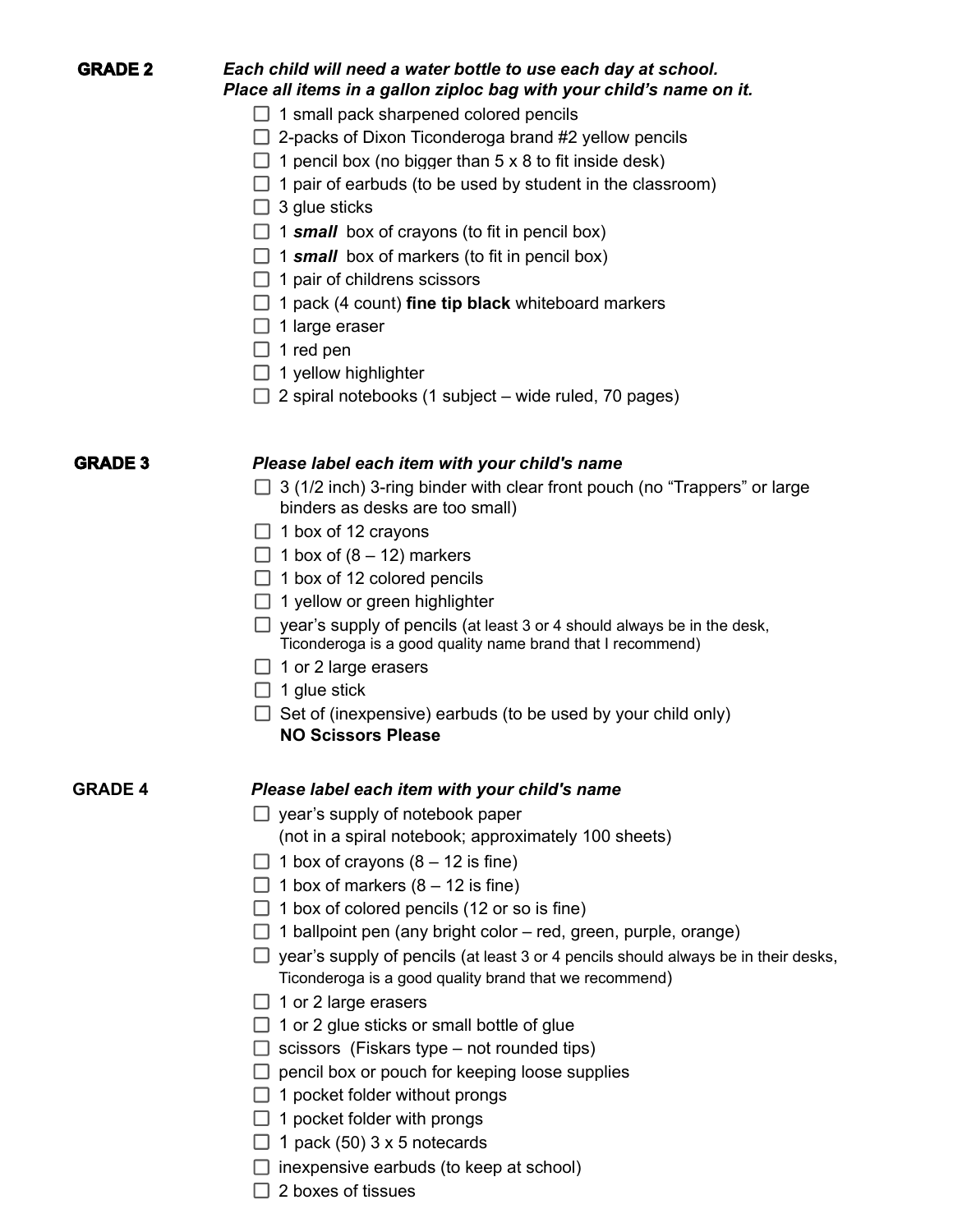### **GRADE 5** *Please label each item with your child's name*

- $\Box$  3 ring binder with 8 dividers with tabs (not folders)
- $\Box$  notebook paper, lined, loose-leaf (no spiral notebooks)
- $\Box$  pencils
- $\Box$  erasers
- $\Box$  scissors
- $\Box$  1 box of crayons (12 or so is fine)
- $\Box$  1 box of colored pencils (12 or so is fine)
- $\Box$  1 box of markers (8 12 is fine)
- $\Box$  2 boxes of tissues
- $\Box$  set of inexpensive earbuds to be used by only your student

# **MIDDLE SCHOOL**

- **GRADE 6** □ wide ruled, loose leaf notebook paper
	- $\Box$  pencils
	- $\Box$  cloth pencil case that can go in binder
	- $\Box$  multi-subject zipper or velcro binder
	- $\Box$  1 pack tab dividers
	- $\Box$  5 subject spiral notebook (8.5 x 11 inch)
	- $\Box$  1 graph ruled notebook
	- $\Box$  1 red pen for math
	- $\Box$  (optional) calculator: TI 30XIIS
	- $\Box$  Bible to keep at school
	- $\Box$  inexpensive earbuds to keep at school

# **GRADE 7**

- $\Box$  wide ruled, loose leaf notebook paper
- $\Box$  pencils
- $\Box$  cloth pencil case that can go in binder
- $\Box$  multi-subject zipper or velcro binder
- $\Box$  1 pack tab dividers
- $\Box$  5 subject spiral notebook (8.5 x 11 inch)
- $\Box$  1 graph ruled notebook
- $\Box$  1 red pen for math
- $\Box$  (optional) Calculator: TI 30XIIS
- $\Box$  inexpensive earbuds to keep at school
- $\Box$  36" x 48" white or black corrugated tri-fold display board (to be used in 7th and 8th grade LA) by January
- $\Box$  removable glue dots by January (LA)